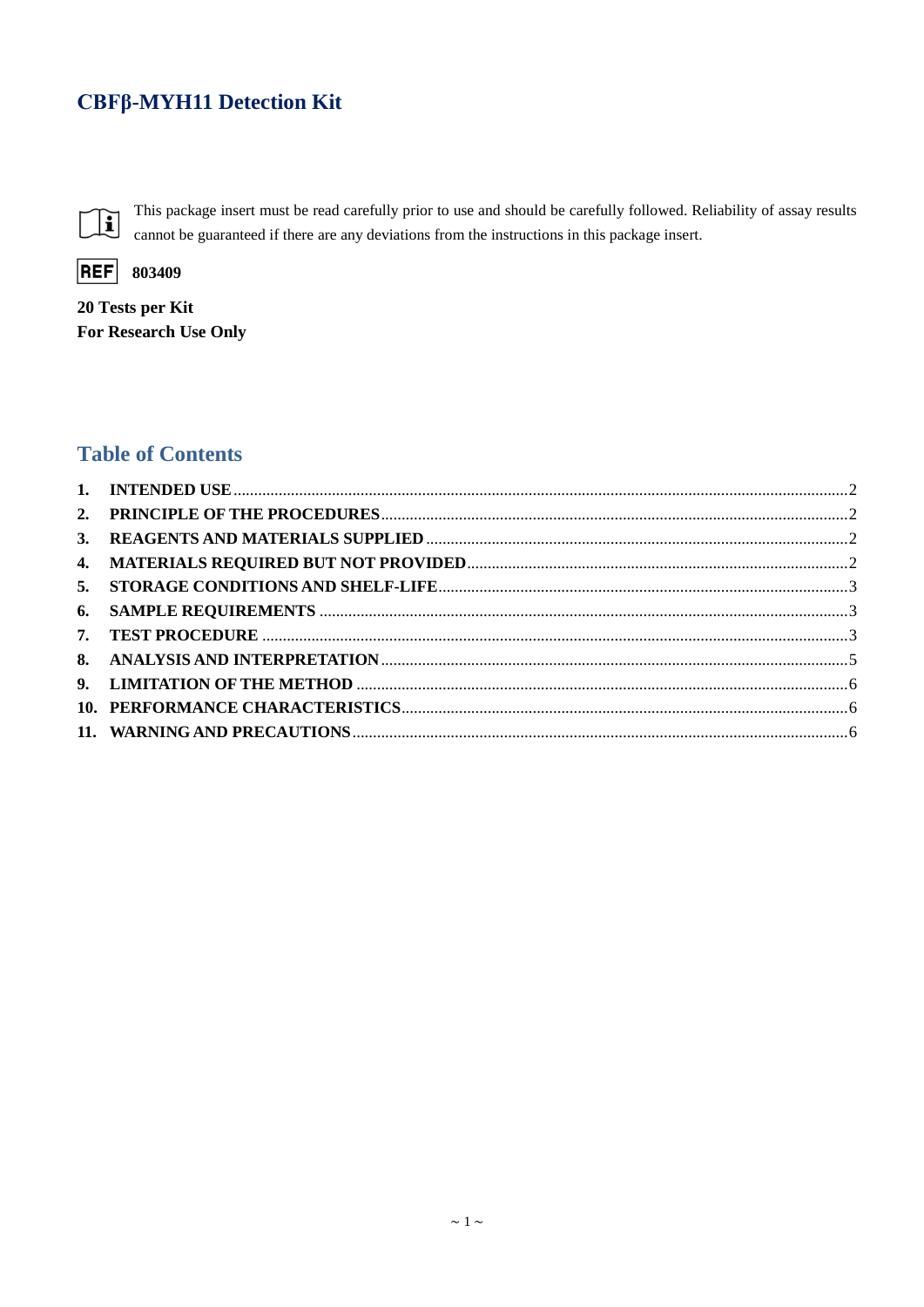## <span id="page-1-0"></span>**1. INTENDED USE**

**CBFΒ-MYH11** Detection Kit is intended to quantify the CBFβ-MYH11 transcripts in human bone marrow or whole blood samples of leukemia patients. The results obtained from the kit provides information about efficiency of treatment or Minimal Residual Disease (MRD) in patients.

# <span id="page-1-1"></span>**2. PRINCIPLE OF THE PROCEDURES**

**CBFΒ-MYH11** Detection Kit is a RT-qPCR based assay for quantification of CBFβ-MYH11 transcripts. The kit contains RT reaction mix and qPCR mix. cDNA is synthesized by adding purified total RNA to the RT reaction mix. The resulting cDNA is added to 2 PCR reaction tubes, which contain specific PCR primers and probes for CBFβ-MYH11 and ABL1. The qPCR is performed in a real-time thermal cycler with optical filters for FAM dye. After PCR, a linear regression curve is calculated from the standards for each gene and used for calculating the copy number of each gene in an unknown sample. CBFβ-MYH11 transcripts levels will be expressed as percentage of CBFβ-MYH11 over ABL1.

#### <span id="page-1-2"></span>**3. REAGENTS AND MATERIALS SUPPLIED**

**CBFΒ-MYH11** Detection Kit contains reagents for 20 tests, components are tabulated as **Table 1**.

| Table 1. Reagents and Materials in the Kit                                                 |                  |                                         |  |  |  |  |
|--------------------------------------------------------------------------------------------|------------------|-----------------------------------------|--|--|--|--|
| Component                                                                                  | Volume $(\mu L)$ | Description                             |  |  |  |  |
| RT Mix                                                                                     | 297              | For reverse transcription reaction      |  |  |  |  |
| RT Enzyme                                                                                  | 36               |                                         |  |  |  |  |
| CBFβ-MYH11 PCR Mix                                                                         | 436              | For qPCR reaction                       |  |  |  |  |
| <b>ABL1 PCR Mix</b>                                                                        | 436              |                                         |  |  |  |  |
| LF Polymerase                                                                              | 15               |                                         |  |  |  |  |
| CBFβ-MYH11 Standards                                                                       | 40               | For plotting of linear regression curve |  |  |  |  |
| 4 dilutions $(1 \times 10^3, 1 \times 10^4, 1 \times 10^5, 1 \times 10^6$ copies/ $\mu$ L) |                  |                                         |  |  |  |  |
| <b>ABL1</b> Standards                                                                      | 40               |                                         |  |  |  |  |
| 4 dilutions $(1 \times 10^3, 1 \times 10^4, 1 \times 10^5, 1 \times 10^6$ copies/µL)       |                  |                                         |  |  |  |  |
| dd H <sub>2</sub> O                                                                        | 100              | For negative control                    |  |  |  |  |
| User manual                                                                                | 1 piece          |                                         |  |  |  |  |

# <span id="page-1-3"></span>**4. MATERIALS REQUIRED BUT NOT PROVIDED**

- Real-time thermal cycler with FAM channel. Such as Bio-Rad CFX96, Mx3005P/3000P, ABI7500, Light Cycler 96 and SLAN 96s/96p/48p
- Thermal Heating Block
- Disposable powder-free gloves
- $\bullet$  dd H<sub>2</sub>O
- Adjustable pipettes and sterile filtered pipette tips
- Vortex mixer
- Desktop centrifuge for 0.1 ml or 0.2 ml optical PCR tubes, 8-tubes strips or 96 plates as well as 1.5 ml microcentrifuge tubes
- 1.5 ml microcentrifuge tubes
- 0.1 ml or 0.2 ml optical PCR tubes, 8-tubes strips with optical caps or 96 plates with sealing film which match the Bio-Rad CFX96, Mx3005P/3000P, ABI7500, Light Cycler 96 or SLAN 96s/96p/48p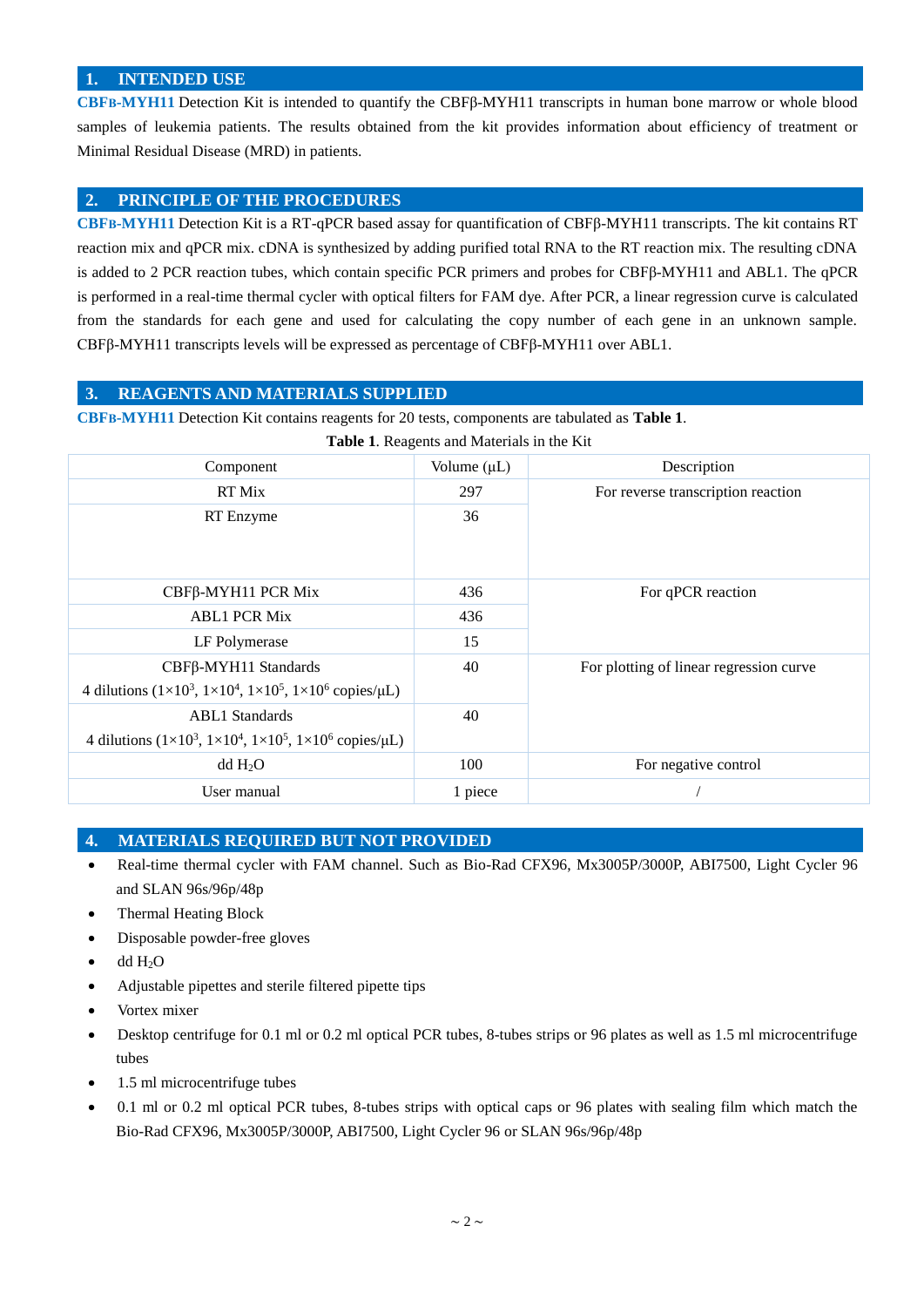#### <span id="page-2-0"></span>**5. STORAGE CONDITIONS AND SHELF-LIFE**

**THE** kit with all components is stable for 6 months when stored between -25 °C and -18 °C. CBFβ-MYH11 PCR Mix and ABL1 PCR Mix must be protected from light to avoid bleaching of the probes. The expiration date of each component is printed on each tube label. Frequent freeze-thaw cycles  $(>\frac{3x}{x})$  of the kit should be avoided. The kit should be shipped at low temperature.

#### <span id="page-2-1"></span>**6. SAMPLE REQUIREMENTS**

#### **COLLECTION OF PRIMARY SAMPLE**

Collect 2~3 mL bone marrow or whole blood sample according to routine collection procedure using EDTA or sodium citrate for anticoagulation. DO NOT use heparin due to its inhibition to PCR reaction. Total RNA should be isolated immediately after collection or should be stored at 2-8 ℃ for no more than 24 hours as RNA degrades easily. If not, remove the red blood cells, then add 1 mL of trizol per  $5 \times 10 \times 10^6$  leukocytes and store at -70 °C for no more than one month.

## **EXTRACTION OF TOTAL RNA**

Isolate total RNA from bone marrow or whole blood by an appropriate method, use of trizol is recommended. Since the quality of RNA would affect the test results, it is suggested that the concentration and purity of RNA should be measured with UV spectrophotometer. The ratio of A260/A280 should be within 1.9-2.1, and the ratio of A260/A230 should be above 2.0. In order to avoid RNA degradation, the isolation should be carried out in RNase-free environment, such as a biological safety cabinet or clean bench. Make sure all microcentrifuge tubes, PCR tubes and other consumables are free of RNase. Wear latex gloves, masks or use other protective methods throughout the process to avoid RNase contamination.

#### **MASS CONCENTRATION OF TOTAL RNA USED FOR RT**

After isolation, reverse transcription must be done immediately, or the RNA should be stored at -70  $\degree$ C for no more than 3 months. For accurate detection, the recommended mass concentration of total RNA should be between 20 ng/μL and 200 ng/μL. Before reverse transcription, it is suggested that the integrity of RNA should be evaluated if the laboratory conditions permit. Agarose or denaturing agarose gel electrophoresis is recommended to assess RNA integrity. A 28s rRNA/18s rRNA ratio of 2 means good integrity.

<span id="page-2-2"></span>

#### **7.1 REVERSE TRANSCRIPTION (RT)**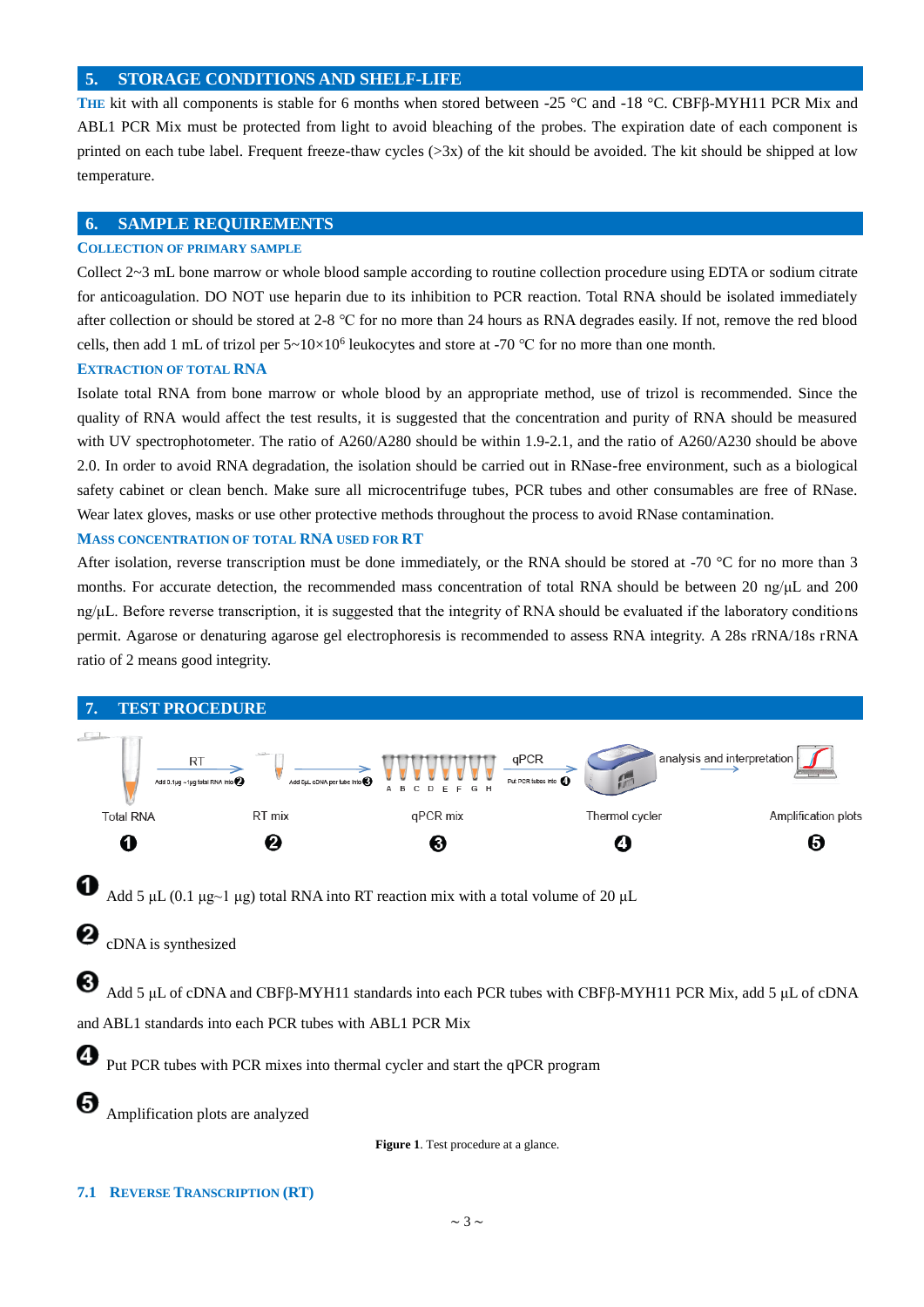- a. **THAW** the RT Mix at room temperature (15~25 °C) and vortex it for 10 seconds. RT Enzyme is no need to be vortexed. Then spin them briefly to collect the reagents at the bottom of the tubes.
- b. **PREPARE** RT reaction mix using PCR tubes for 20 μL reaction volume as **Table 2**:

| Reagents         | Volume for one     |  |
|------------------|--------------------|--|
|                  | Reaction $(\mu L)$ |  |
| RT Mix           | 13.5               |  |
| RT Enzyme        | 1.5                |  |
| <b>Total RNA</b> |                    |  |

#### **Table 2. RT Reaction Mix Preparation**

One RT reaction is for one sample use only. RT reaction mixes for multiple samples should be pre-mixed as a master mix with 5 % overage to cover pipetting losses. Spin the PCR tubes of RT reaction mix briefly. The whole preparation process should be completed within 2 hours and the prepared RT reaction mix should be used for the next step within 1 hour.

- c. **PLACE** the PCR tubes of RT reaction mix in Thermal Cycler, incubate at 37 ℃ for 15 minutes, then 85 ℃ for 5 seconds.
- d. **VORTEX** for 10 seconds and spin the PCR tubes briefly for downstream testing.

#### **7.2 Q-PCR**

- a. **THAW** CBFβ-MYH11 PCR Mix, ABL1 PCR Mix, Standards and dd H2O to room temperature (15~25 ℃). Vortex CBFβ-MYH11 PCR Mix and ABL1 PCR Mix for 10 seconds, and Standards for 30 seconds. LF polymerase and dd H2O is no need to be vortexed, then spin all these tubes briefly.
- b. **PREPARE** master PCR mixes using 1.5 mL microcentrifuge tubes for 20μL reaction volume as **Table 3**.

| <b>Table 3. Master PCR Mix Preparation</b> |                     |                   |  |  |  |
|--------------------------------------------|---------------------|-------------------|--|--|--|
| Reaction                                   | Reagents            | Volume $(\mu L)$  |  |  |  |
| $CBF\beta$ -MYH11 PCR Mix                  | CBFβ-MYH11 PCR Mix  | $19.8n*$          |  |  |  |
|                                            | LF Polymerase       | 0.2n              |  |  |  |
| <b>ABL1 PCR Mix</b>                        | <b>ABL1 PCR Mix</b> | 19.8 <sub>n</sub> |  |  |  |
|                                            | LF Polymerase       | 0.2n              |  |  |  |

# \*n equals the number of samples plus 6, for example, if there are x samples need to be tested in this run, n (n=x+6, the "6" is for standards, dd H<sub>2</sub>O and pipetting errors respectively) tubes of PCR mix should be prepared.

- c. **VORTEXING** the master PCR mix for 10 seconds and spin briefly.
- d. **DISPENSE** 20 μL of each master PCR mix per well into optical PCR tubes, 8-tubes strips or 96 plates.
- e. **ADD** 5 μL of each cDNA templates, standards, dd H<sub>2</sub>O into PCR mix.
- f. **SPIN** the PCR tubes briefly to collect the contents at the bottom of the tubes.
- g. **PLACE** the PCR tubes, 8-tubes strips or 96 plates in the thermal cycler and run the pre-set program (see **Table 4**):

| Table 4. Program of qPCR    |                                       |              |  |  |  |  |
|-----------------------------|---------------------------------------|--------------|--|--|--|--|
| <b>Stage</b>                | Condition                             | Cycle number |  |  |  |  |
| <b>UNG</b> pre-treatment    | $50^{\circ}$ C, 2 minutes             |              |  |  |  |  |
| <b>Initial denaturation</b> | 95 °C, 10 minutes                     |              |  |  |  |  |
|                             | 95 °C, 30 seconds                     |              |  |  |  |  |
| <b>PCR</b> cycling program  | $60^{\circ}$ C, 1 minute,             | 50           |  |  |  |  |
|                             | collect the fluorescent signal in FAM |              |  |  |  |  |

h. **After** the program is finished, put the PCR tubes (closed) into a self-sealing (zip) bag, sealed tightly, and treat as pollutant source.

#### **Table 3. Master PCR Mix Preparation**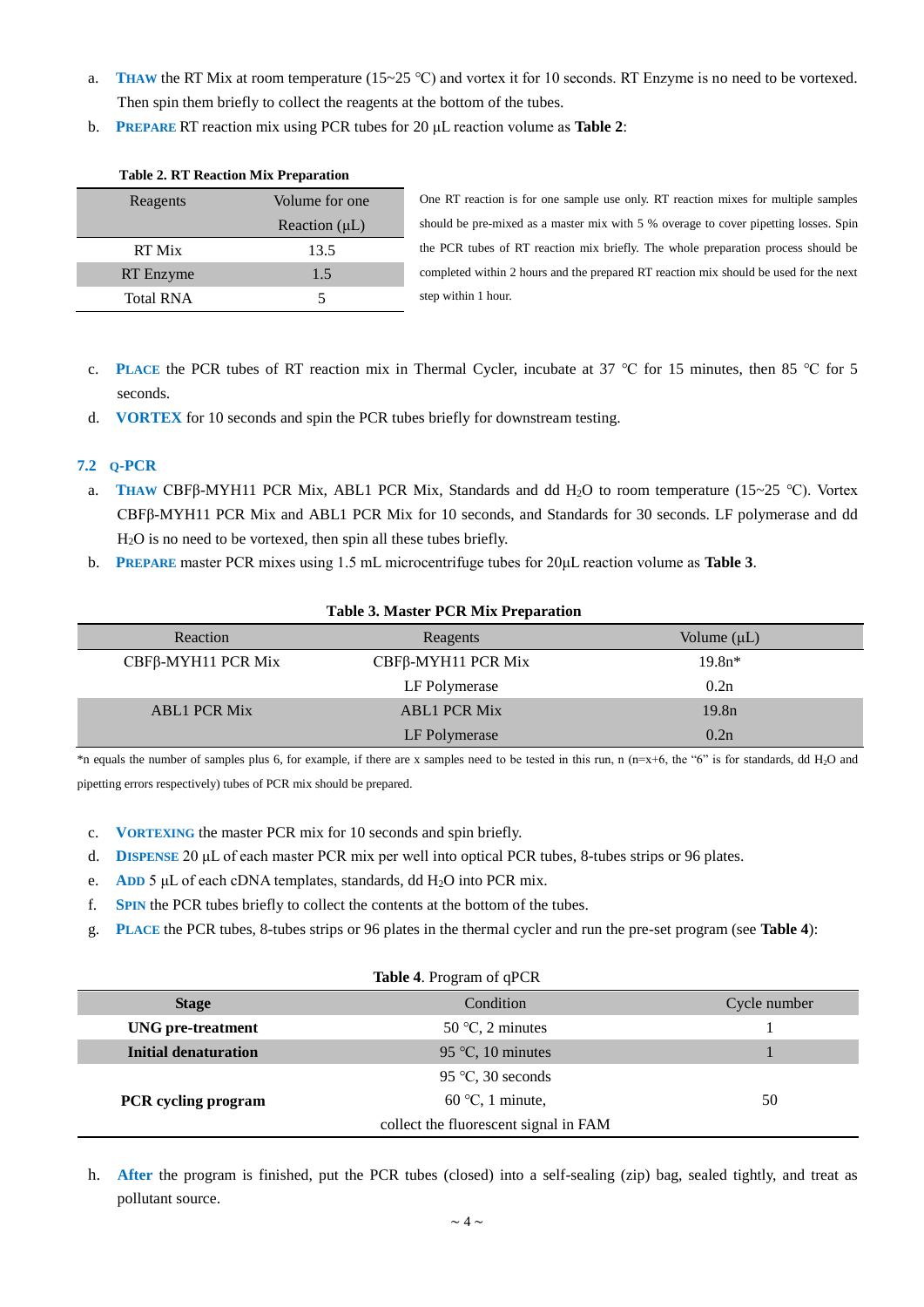## <span id="page-4-0"></span>**8. ANALYSIS AND INTERPRETATION**

#### 8.1 **Cq determination**

After the run of qPCR, a threshold line should be carefully set up to allow accurate Cq (shown in **Figure 2**). Note: Threshold line setting should automatically output by the instrument. If the signal occurs too early or fluctuates significantly, the automatic threshold line may be not suitable for data processing. Manually set up baseline threshold according to the original amplification curve and the instruction of thermal cycler instead.



**Figure 2**. Cq is the intersection between the amplification curve and the threshold line.

#### 8.2 **dd H2O**

No signal should be detected for the dd H2O in FAM channel. If not, the run is invalid and should be repeated.

#### 8.3 **Standards**

The Cq values of the Standards in CBFβ-MYH11 reaction and ABL1 reaction should be less than 40 cycles. The correlation coefficient of the standard curve is between  $0.99 \sim 1.0$ , and the slope is between  $-3.0 \sim -4.0$ . If not, the run is invalid and should be repeated.

#### 8.4 **Samples**

- a. The Cq values in ABL1 reaction should be less than 40.
- b. Cq values for positive sample signals should be below 40. Cq values above 40 might be non-specific amplification (shown in **Figure 3**). Repeat the test with fresh RNA, if the second test is positive, the sample is positive for the corresponding fusion gene. Other methods are recommended to be used to confirm the results from positive tests with Ct values above 40.

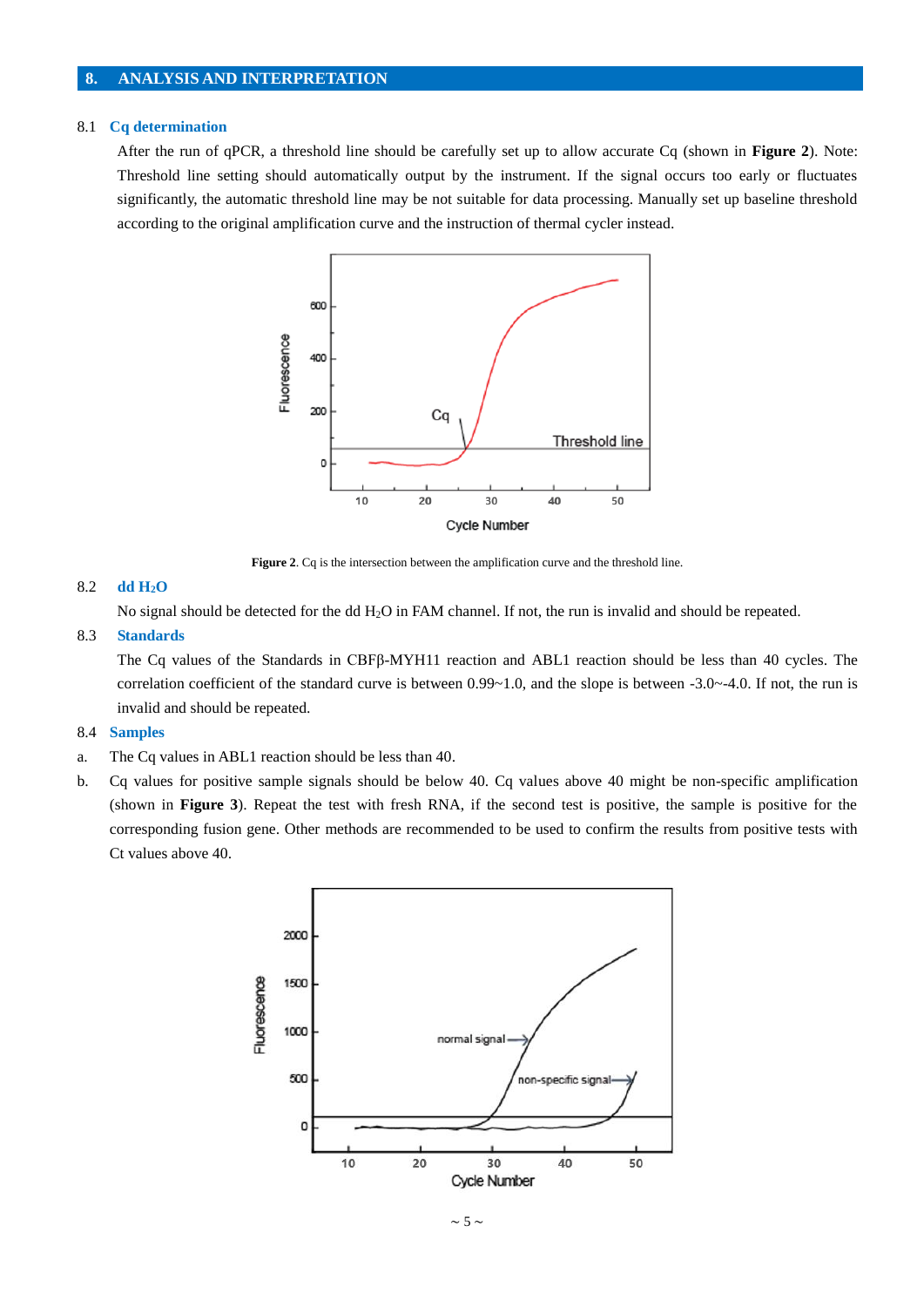c. Read Cq values of CBFβ-MYH11 and ABL1 of the sample. The gene copy number was determined by standard curve, and the results were calculated according to the formula:

Quantitative value (%) = CBFβ-MYH11 copy number/ ABL1 copy number  $×100%$ 

#### <span id="page-5-0"></span>**9. LIMITATION OF THE METHOD**

THE kit can only quantify samples with gene copy number between  $10<sup>3</sup>$  to10<sup>6</sup> copies, if not, the sample should be diluted or added more to satisfy the requirement.

## <span id="page-5-1"></span>**10. PERFORMANCE CHARACTERISTICS**

**LIMIT OF DETECTION**: 100 copies/reaction.

### <span id="page-5-2"></span>**11. WARNING AND PRECAUTIONS**

THE instruction must be followed exactly to get accurate results.

- Do not pool reagents from different kits or lots, do not use after the expiration date printed on the external box.
- Use aerosol barrier pipette tips.
- Laboratory workbenches, pipettes and other [consumables](app:ds:consumables) must be cleaned with bleach regularly.
- Opening PCR tubes after amplification should be avoided in order to minimize the risk of contamination.
- Gloves should be worn during the whole operation.
- The test results should not be used as the only reference for treatment planning. Clinicians should make comprehensive decision in consideration of patient condition, drug indications, therapeutic response and so on.